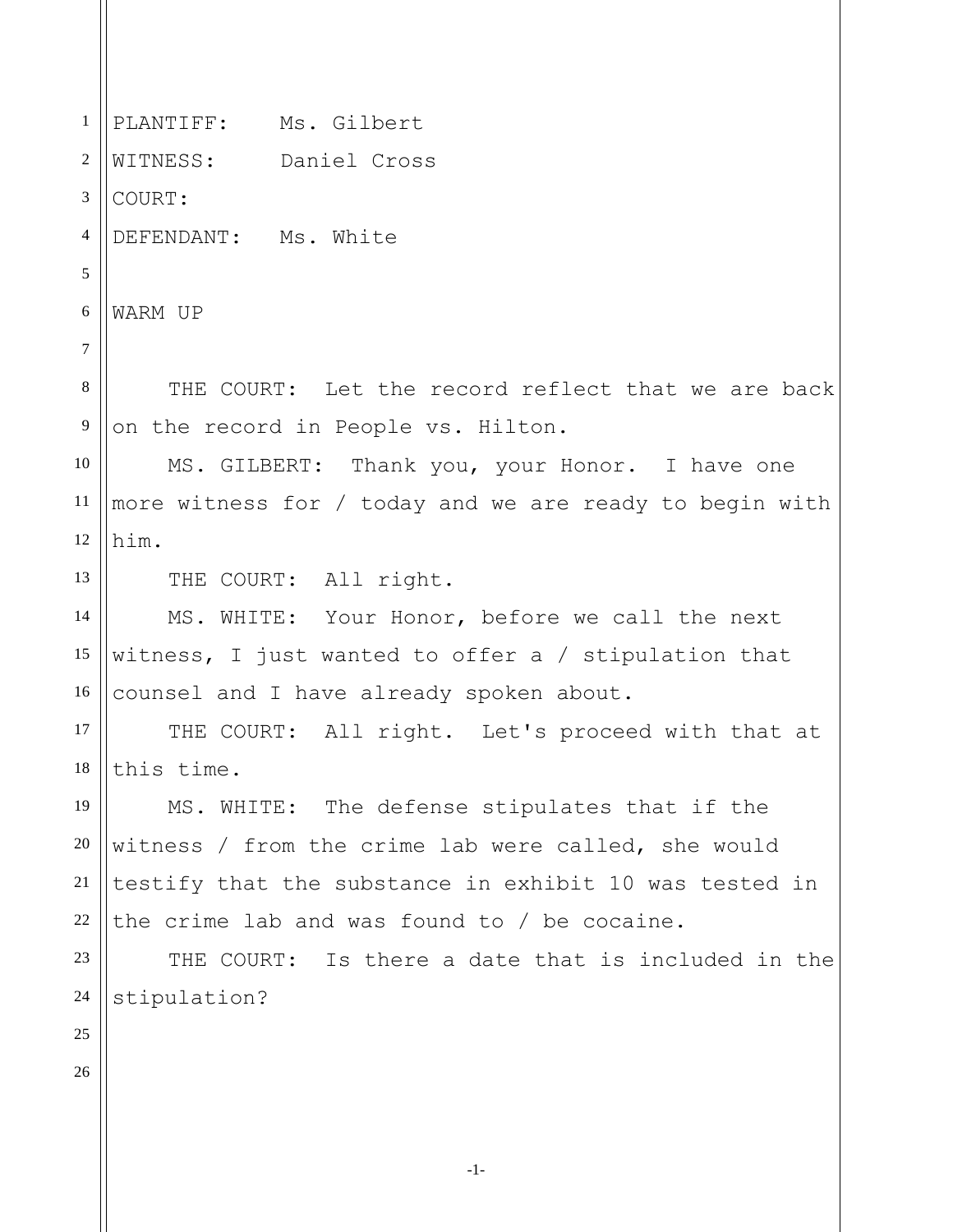| $\mathbf{1}$   | MS. GILBERT: Yes, your Honor. We stipulate that        |
|----------------|--------------------------------------------------------|
| $\overline{2}$ | the test was performed by Robin Perkins / from the     |
| 3              | crime lab on June 15, 2005.                            |
| $\overline{4}$ | THE COURT: All right. Thank you. Are you also          |
| $\mathfrak{S}$ | stipulating that the substance is cocaine?             |
| 6              | MS. GILBERT: Yes, your / Honor. The people so          |
| $\overline{7}$ | stipulate.                                             |
| 8              | MS. WHITE: Defendant stipulates.                       |
| 9              | THE COURT: All right. Thank you.                       |
| 10             | Ladies and gentlemen, when the parties stipulate to    |
| 11             | evidence, you must accept that as / true and if it had |
| 12             | come from the witness stand.                           |
| 13             | Call your next witness.                                |
| 14             | MS. GILBERT: Thank you, your Honor. The people         |
| 15             | call Daniel Cross.                                     |
| 16             | THE COURT: Please step */ forward and be sworn.        |
| 17             | State your name for the record, please.                |
| 18             | THE WITNESS: Daniel Cross.                             |
| 19             | THE COURT: Spell your name, please.                    |
| $20\,$         | THE WITNESS: Daniel, D-A-N-I-E-L.                      |
| 21             | Cross, $/$ C-R-O-S-S.                                  |
| $22\,$         | THE COURT: Thank you. Let's proceed.                   |
| 23             | DIRECT EXAMINATION                                     |
| 24             | BY MS. GILBERT: Detective Cross, tell the jury         |
| 25             | where you are employed.                                |
| 26             |                                                        |

-2-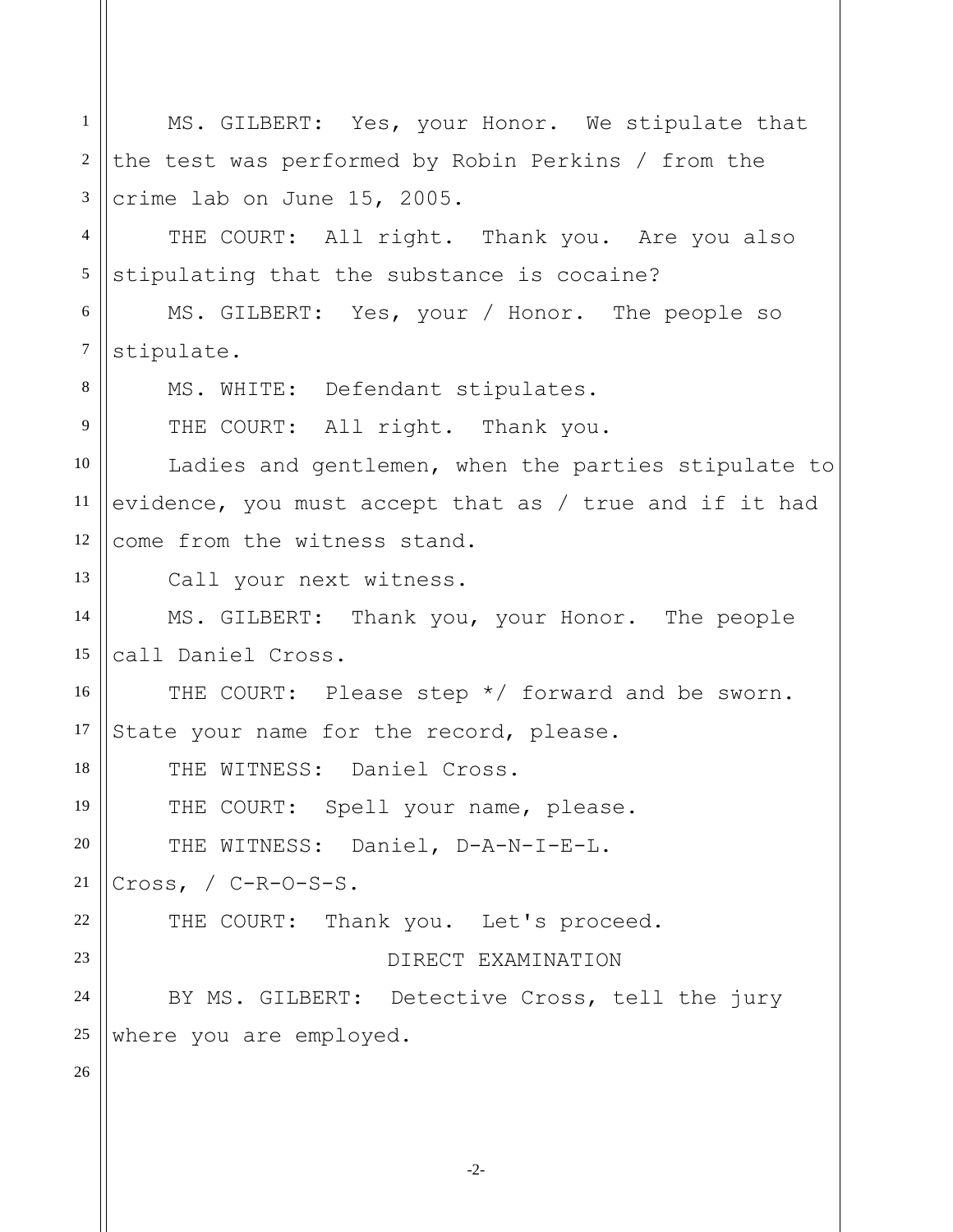| $\mathbf{1}$     | Α.    | I am a detective with the Orange / County      |
|------------------|-------|------------------------------------------------|
| $\mathbf{2}$     |       | Sheriff's Department.                          |
| $\mathfrak{Z}$   | $Q$ . | How long have you been so employed?            |
| $\overline{4}$   | Α.    | I have been a detective for 23 years.          |
| $\mathfrak{S}$   | Q.    | What is your current assignment?               |
| $\sqrt{6}$       | Α.    | I am / assigned to the homicide detail at this |
| $\boldsymbol{7}$ | time. |                                                |
| $\,8\,$          | Q.    | And were you so employed on October 15, 2004?  |
| 9                | Α.    | Yes, ma'am, I was so assigned. /               |
| $10\,$           |       |                                                |
| 11               |       |                                                |
| 12               |       | **END OF WARMUP**                              |
| 13               |       |                                                |
| 14               |       |                                                |
| 15               |       |                                                |
| 16               |       |                                                |
| 17               |       |                                                |
| 18               |       |                                                |
| 19               |       |                                                |
| 20               |       |                                                |
| $21\,$           |       |                                                |
| 22               |       |                                                |
| 23               |       |                                                |
| 24               |       |                                                |
| 25               |       |                                                |
| 26               |       |                                                |
|                  |       |                                                |
|                  |       |                                                |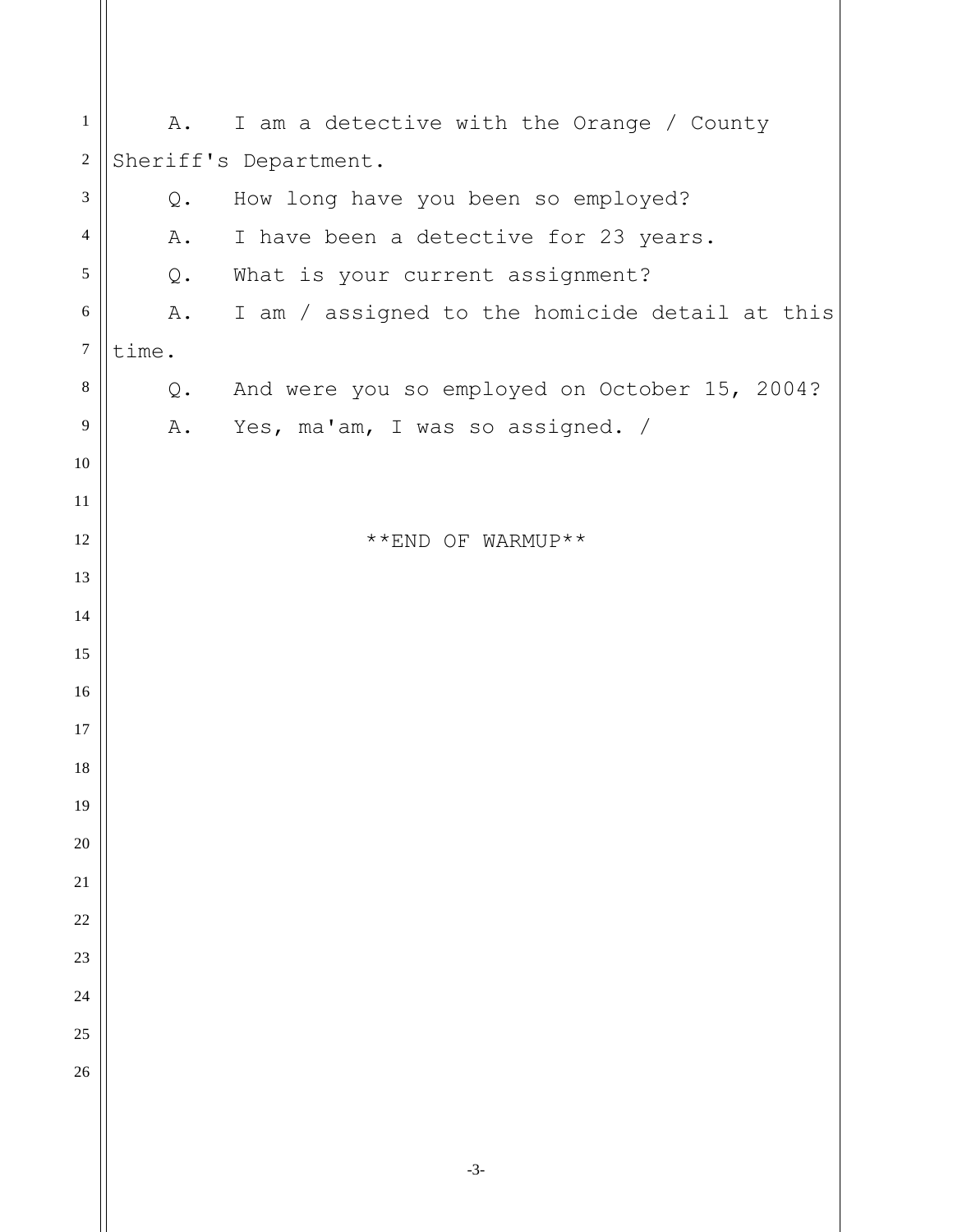1 2 3 4 5 6 7 8 9 10 11 12 13 14 15 16 17 18 19 20 21 22 23 24 25 26 EXAM Q. BY MS. GILBERT: Did there come a time that day when you were called out to the scene of an apparent homicide? A. Yes, ma'am. Q. What time were you / dispatched to the scene? A. I received the call at 10:30 p.m. and I arrived to the location at 10:50 p.m. Q. Were / you the first officer to arrive at the scene? A. No, I was the detective called out. But, there were several deputies already at the scene. / MS. GILBERT: Your Honor, I would like to mark this diagram as next in order. THE COURT: That will be marked as exhibit 53. MS. GILBERT: I would like to set / this up so we can mark on it. THE COURT: That's fine. I am not sure if defense counsel will be able to see it at that / angle. MS. WHITE: That's fine, your Honor. I can adjust my chair and be able to see it. Thank you. THE COURT: All right. Is the defendant able to / observe the diagram? MS. WHITE: Yes, your Honor. There is no problem. Thank you. THE COURT: Let's proceed, then.

-4-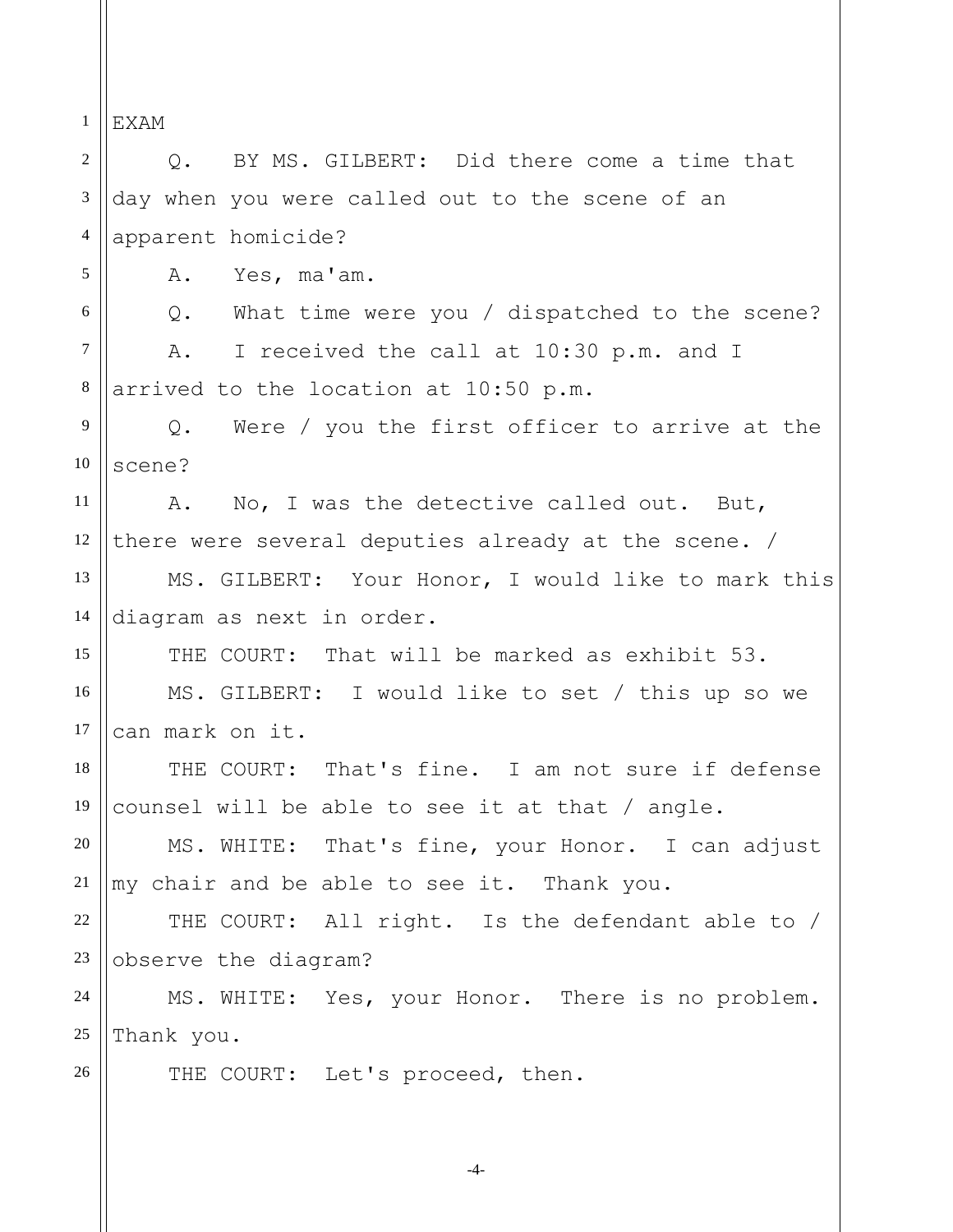1 2 3 4 5 6 7 8 9 10 11 12 13 14 15 16 17 18 19 20 21 22 23 24 25 26 Q. BY MS. GILBERT: Detective, do you recognize this diagram? A. Yes, I do. Q. Would / you please tell the jury what it depicts. A. This is the layout of the apartment where the victim was discovered. Q. And what's the address of \*/ that location? A. That would be 1624 Westhaven Lane. Q. When you got to that address were you directed to a certain location? A. Yes. Sergeant Brown / met me at the door and led me to the kitchen where the defendant was detained. Q. Did you have a conversation with Sergeant Brown before / going to the kitchen area? A. Yes. He briefed me on the call and told me -- MS. WHITE: Objection, your Honor. That would be hearsay. THE COURT: Sustained. Q. BY MS. GILBERT: Without telling / us what Sergeant Brown said to you, were you informed of what had happened at the scene before you arrived? A. Yes. It is standard practice / to be briefed once we arrive so we know what we have and who the players are.

-5-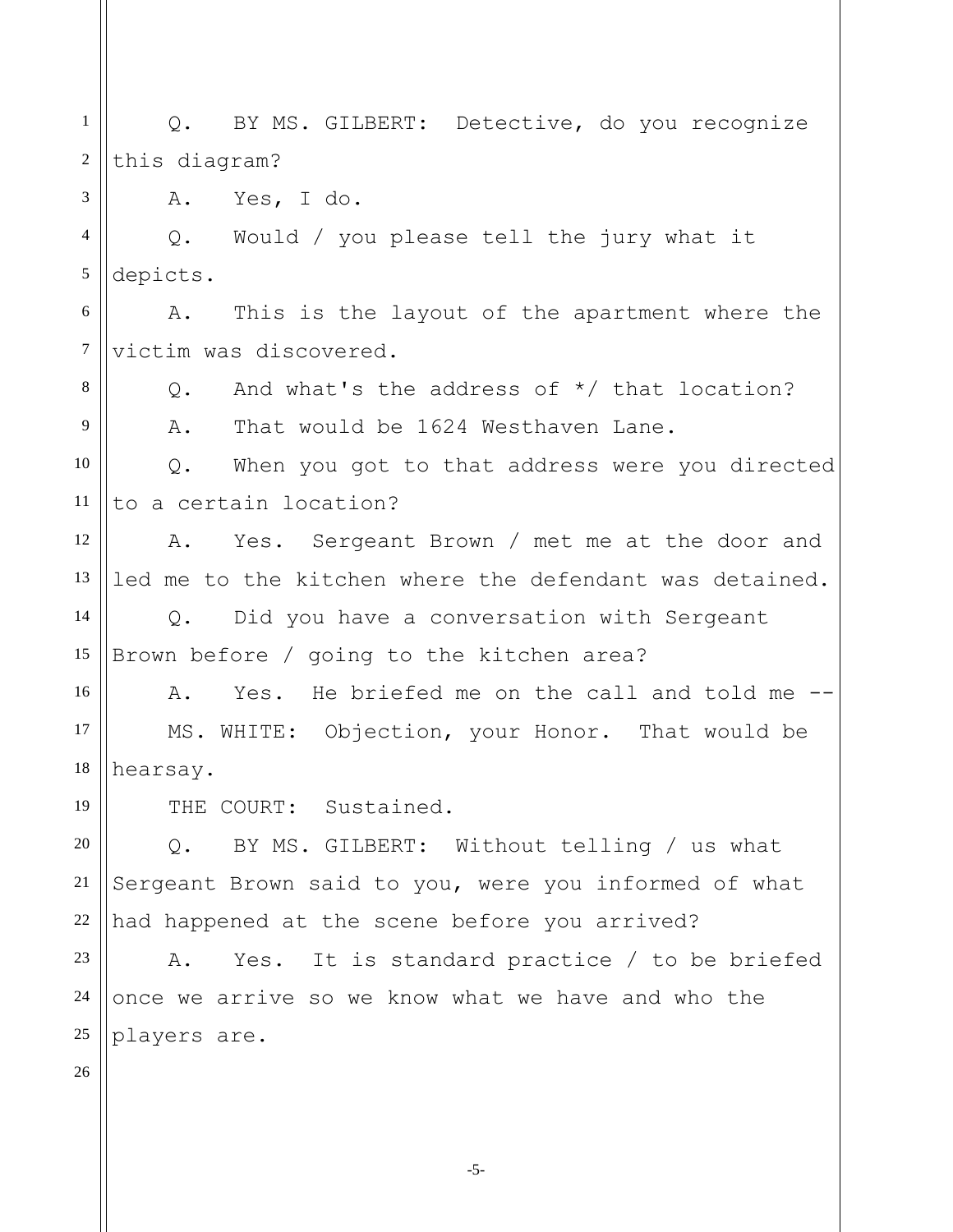1 2 3 4 5 6 7 8 9 10 11 12 13 14 15 16 17 18 19 20 21 22 23 24 25 26 Q. Were you directed to the kitchen by Sergeant / Brown? A. Yes, I was. He showed me through the living room, and then we -- MS. WHITE: Objection. Nonresponsive after "yes." THE COURT: Sustained. Next question, please. Q. BY MS. GILBERT: When you got / in the kitchen, what did you see? A. I entered the room and immediately saw the defendant sitting at the table. He was speaking to Deputy / Swan. Q. Without telling us what they were saying, could you determine if the deputy was questioning the defendant or if it was just a conversation? \*/ A. No, I couldn't hear what they were saying because I was involved in discussion with Sergeant Brown at the time. They were just speaking together. /

-6-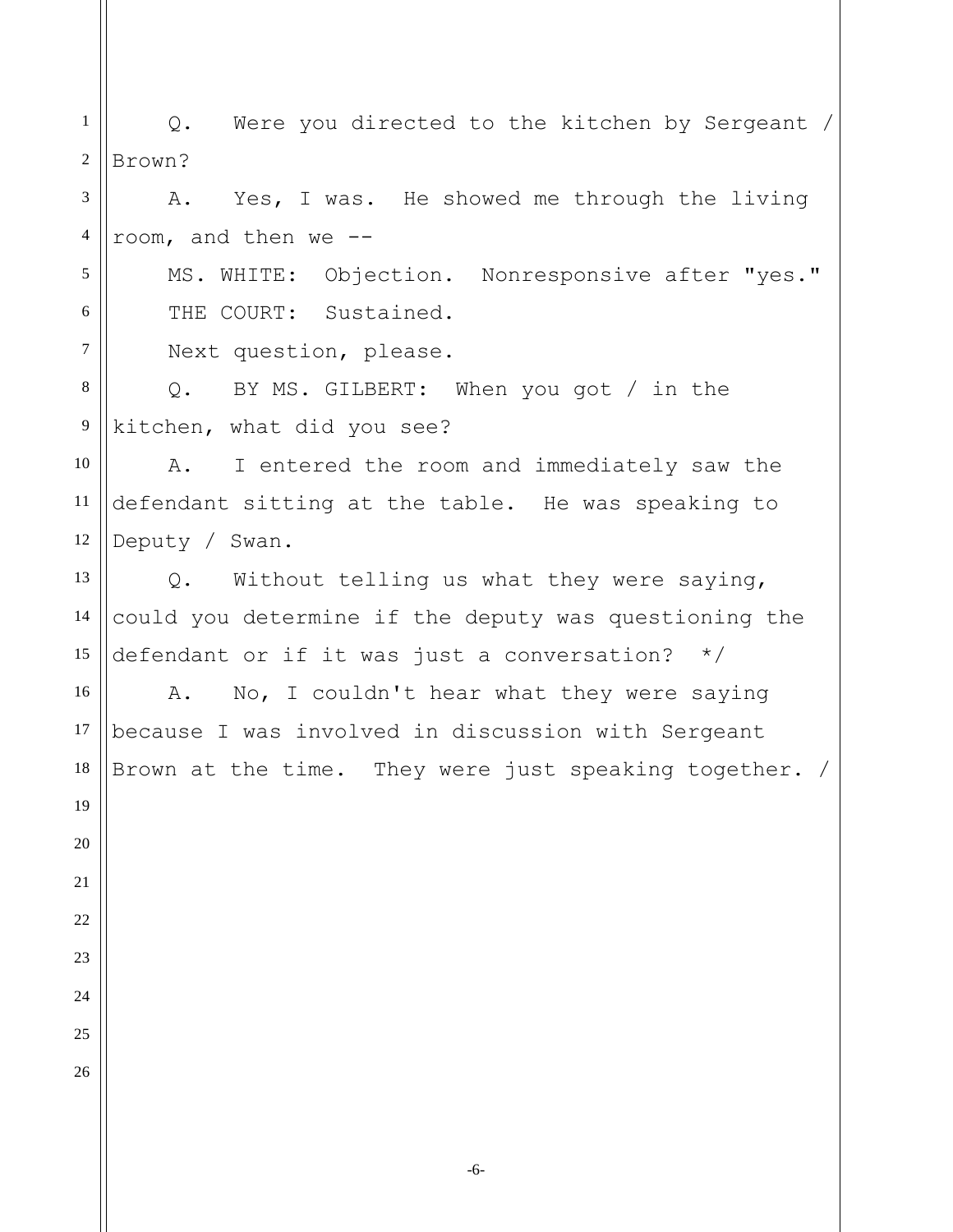1 START TYPING

2 3 4 5 6 7 8 9 10 11 12 13 14 15 16 17 18 19 20 21 22 23 24 25 26 MS. WHITE: Objection, your Honor. Assumes facts not in evidence. THE COURT: Overruled. Next question, please. Q. BY MS. GILBERT: Did you have a partner with you that evening? A. Yes, ma'am, I did. / Q. Who was your partner? A. That would be Detective Baker. Q. And did you arrive at the scene together? A. No. We ultimately met at the residence. Q. Do / you recall which one of you arrived first? A. I live very close to the location, so I was there in 20 minutes. My partner arrived / there shortly after I arrived. Q. Now, after you had walked the scene with the sergeant, did there come a time when you and your partner / spoke to the defendant? A. We interviewed him briefly at the scene initially, and then at the station. Q. When you say briefly at the scene, what / did that consist of?

-7-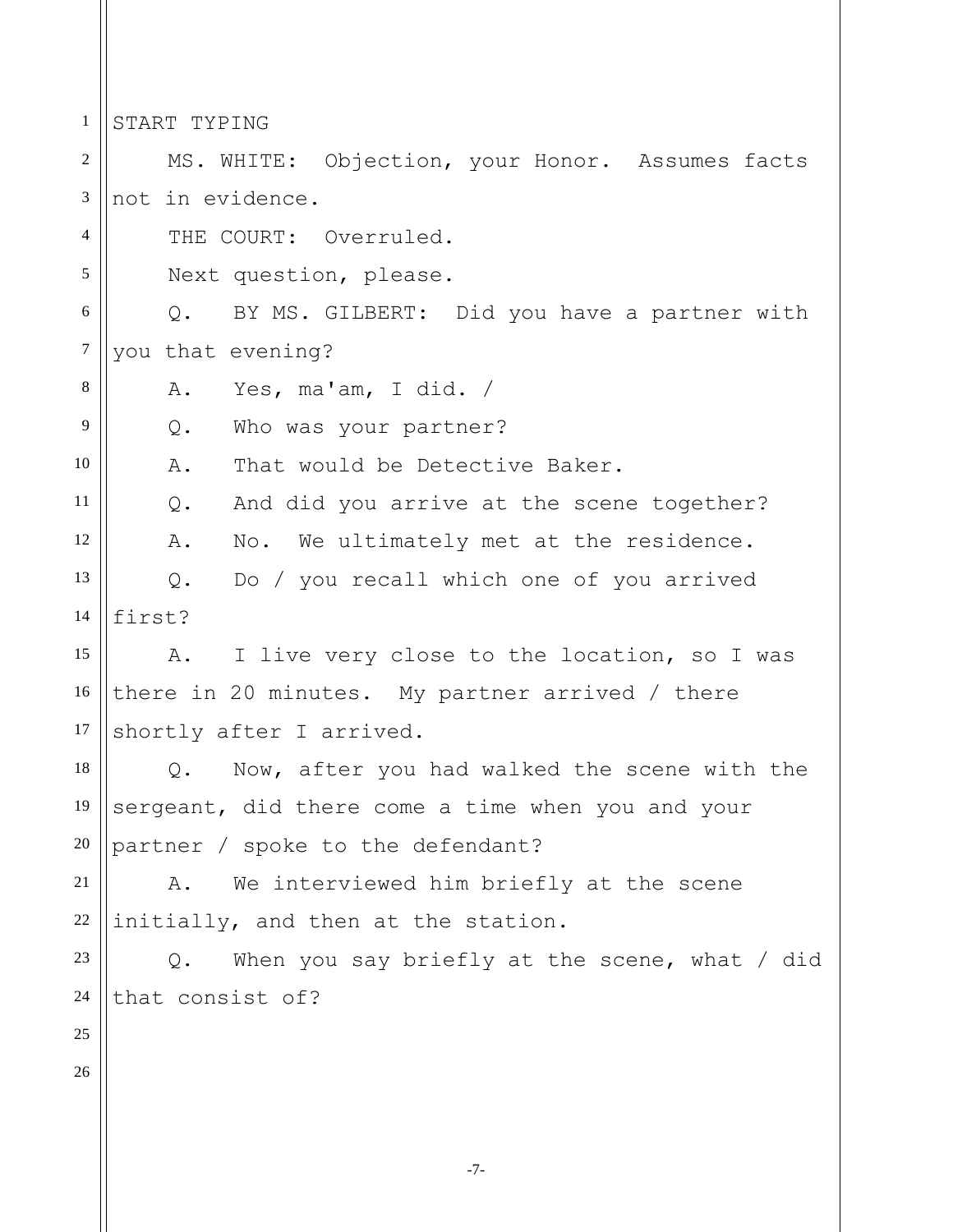-8- 1 2 3 4 5 6 7 8 9 10 11 12 13 14 15 16 17 18 19 20 21 22 23 24 25 26 A. We introduced ourselves to him and explained to him we would like to discuss with him about what happened that evening. / Q. Did you advise the defendant of his Miranda rights at the scene? A. We did. MS. WHITE: Excuse me, your Honor. If the witness could answer the question / as to his activities and not what his partner officer did, please. THE COURT: All right. Are you objecting for the record? MS. WHITE: Yes, your Honor. THE COURT: State your \*/ grounds. MS. GILBERT: I can rephrase the question. THE COURT: All right. MS. WHITE: Thank you. I apologize for the interruption. Q. BY MS. GILBERT: Detective, did you personally advise the defendant of his Miranda / rights at the scene? A. I certainly did. Q. Was your partner present when that occurred? A. Yes. We were all in the same room. Q. Where was that? /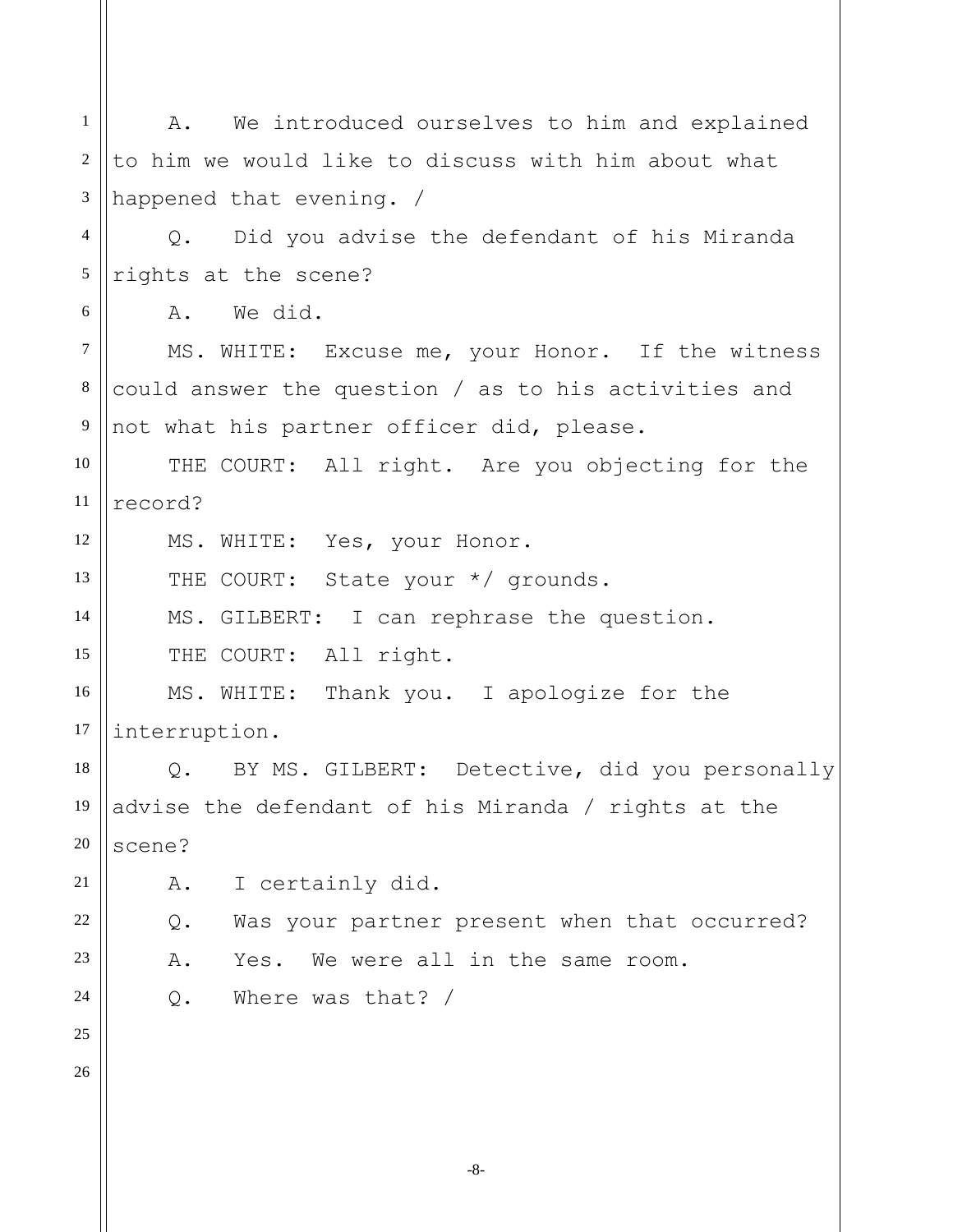1 2 3 4 5 6 7 8 9 10 11 12 13 14 15 16 17 18 19 20 21 22 23 24 25 26 A. It was in the kitchen area. We told him we wanted to ask him some questions about the events of the evening, and he agreed / to talk to us. Q. You said that you briefly spoke to him at the scene. Approximately how long do you think you spoke to him / at the table in the kitchen? A. It was a short conversation. We initially wanted to obtain his name and whether he lived in the residence, / if he knew who the victim was, things like that. Q. Did he identify the victim for you? A. Yes, he did. He verified it was someone / he knew. Q. Did he eventually provide you a name, or what was the description that he gave you? A. Well, I asked him if he was / a resident of the home. Q. Do you mean the defendant? A. Yes. I asked him if he lived there, and he said yes. I then inquired \*/ about the victim laying on the floor. He said he was a friend. MS. WHITE: Objection, your Honor. I object to the use of the word "victim." / THE COURT: State your grounds. MS. WHITE: Assumes a fact not in evidence at this time.

-9-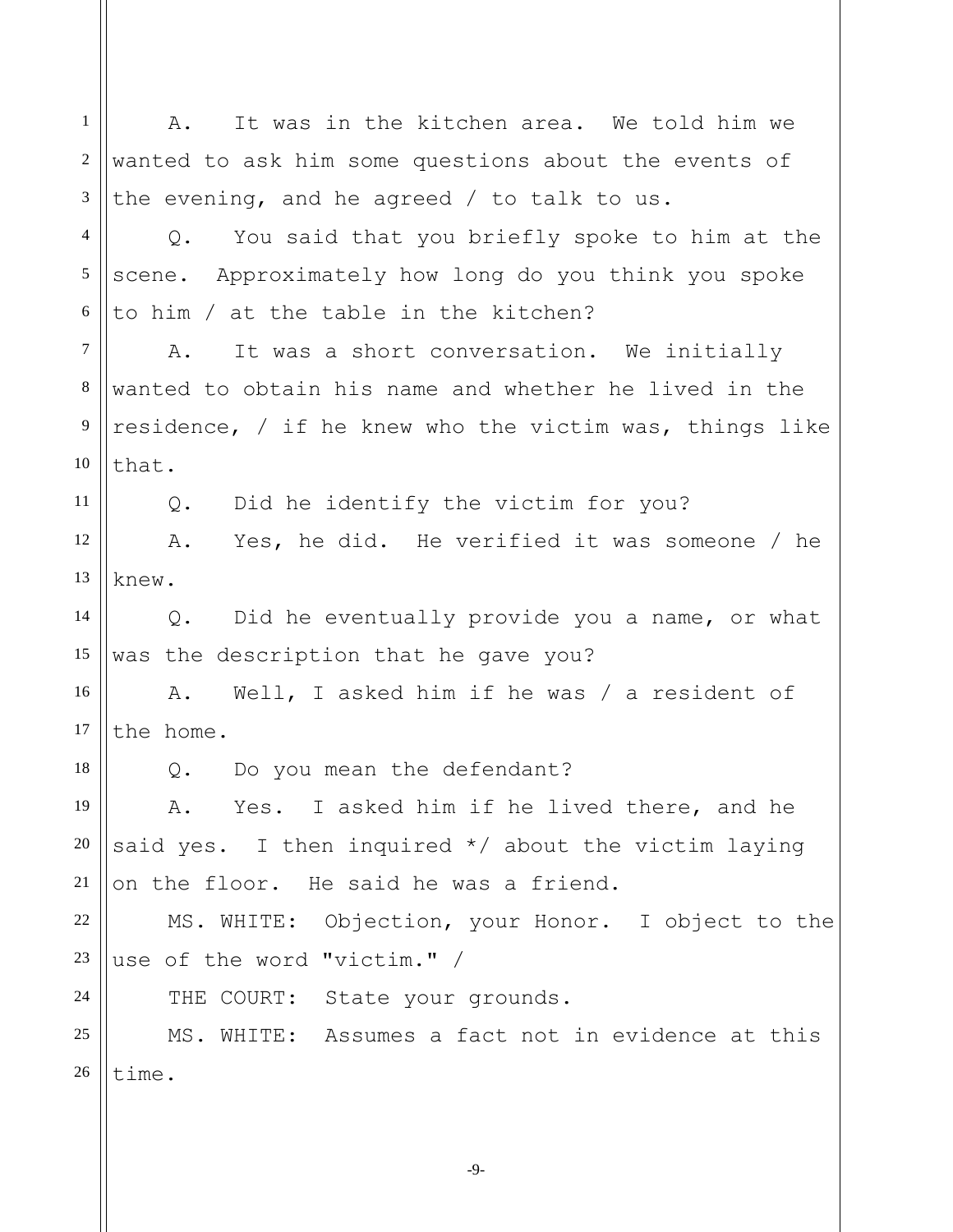1 2 3 4 5 6 7 8 9 10 11 12 13 14 15 16 17 18 19 20 21 22 23 24 25 26 THE COURT: Well, it is nonresponsive after the word "yes." Next question. Q. BY MS. GILBERT: Did you ask / the defendant for his driver's license? A. Yes. He gave me his wallet and I removed his license. Q. Okay. How long would you estimate that you / spoke to the defendant at the scene? A. About 15 minutes. Q. And who was present during that conversation? A. Defendant Hilton, my partner, and Deputy Brown was / also present for part of the time. Q. When you spoke to the defendant in the kitchen, did you question him at all regarding the facts / of the case? A. In my mind, all my questions would be regarding the facts of the case. Q. I understand. My question mainly goes to the / facts involving how there happened to be a body in the hallway. A. The only information that we were gathering at the scene was identification of / the victim and defendant, who lived in the home, and a very rough time line. The questions pertaining to exactly how the crime happened were \*/ asked back at the station.

-10-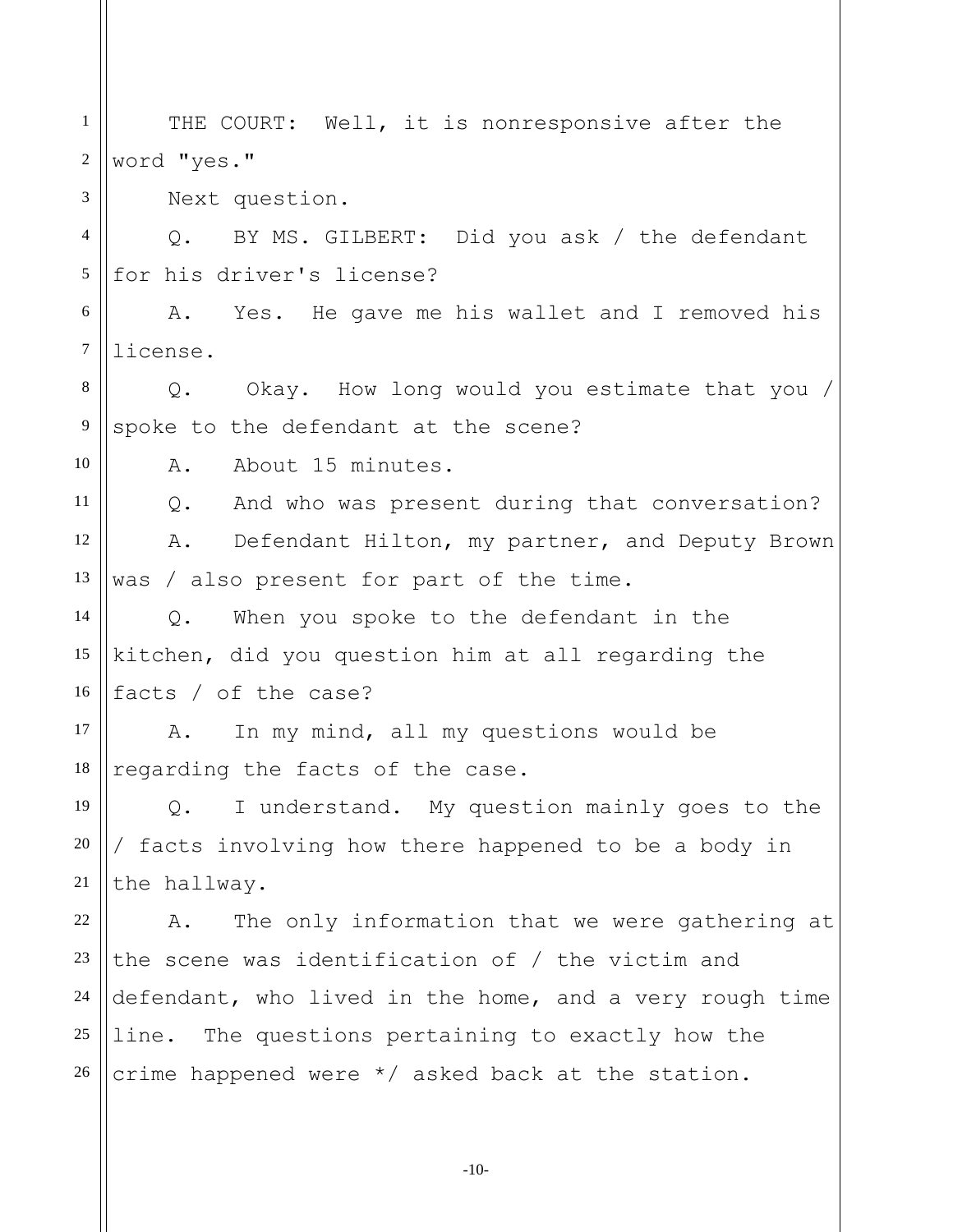| $\mathbf{1}$     | Let's move to the interview at the station,<br>$Q_{\bullet}$    |
|------------------|-----------------------------------------------------------------|
| $\boldsymbol{2}$ | then. Was that taped in any way?                                |
| 3                | Yes. The room has video / equipment and<br>Α.                   |
| $\overline{4}$   | recording equipment.                                            |
| 5                | Is it standard practice to use that room for<br>$Q_{\bullet}$   |
| 6                | interviews?                                                     |
| $\tau$           | There are a few rooms in the station that we<br>Α.              |
| $\,8\,$          | use / for that or questioning suspects.                         |
| 9                | Who was present at that interview?<br>$Q$ .                     |
| 10               | A. My partner and I were the two deputies                       |
| 11               | present.                                                        |
| 12               | What time did you start / the interview of the<br>$Q_{\bullet}$ |
| 13               | defendant that night?                                           |
| 14               | Well, we really didn't talk to him at the<br>A.                 |
| 15               | station until early the next morning.                           |
| 16               | Q.<br>Okay.                                                     |
| 17               | We started / the interview at $2:15$ a.m.<br>Α.                 |
| 18               | Is that common for you to begin an interview<br>Q.              |
| 19               | of a suspect in the early morning hours?                        |
| 20               | Well, $/$ it all depends on when the crime<br>Α.                |
| 21               | happens.                                                        |
| 22               | So there are no set hours for when interviews<br>$Q$ .          |
| 23               | take place?                                                     |
| 24               | MS. WHITE: Objection, your Honor. Irrelevant.                   |
| 25               |                                                                 |
| 26               |                                                                 |
|                  |                                                                 |
|                  |                                                                 |

-11-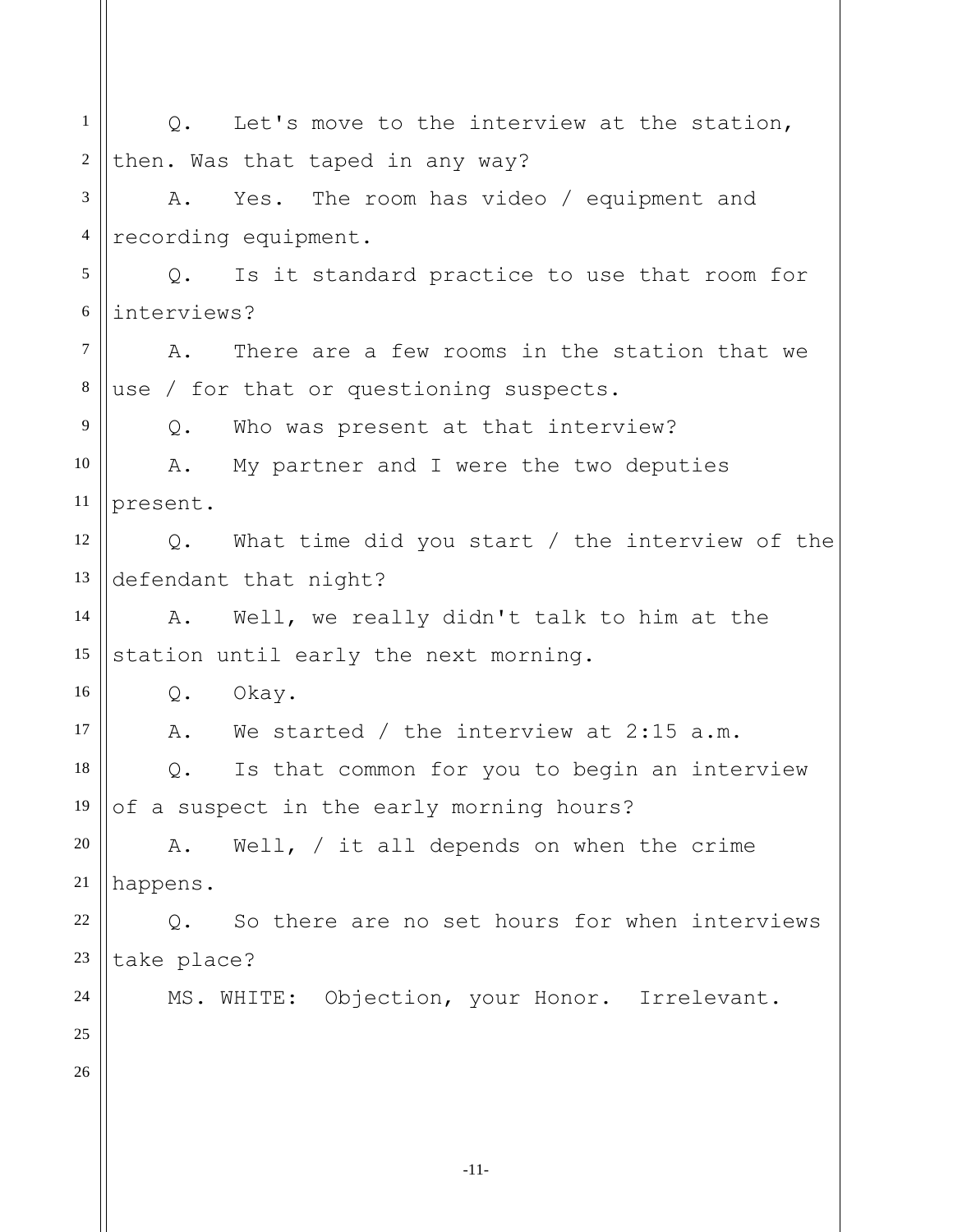-12- 2 3 4 5 6 7 8 9 10 11 12 13 14 15 16 17 18 19 20 21 22 23 24 25 26 going to raise a question as to the time of the questioning. MS. WHITE: I object to Ms. Gilbert addressing this in / front of the jury. I would prefer if we could approach sidebar, your Honor. THE COURT: Well, no speaking objections in front of the jury. Overruled \*/ at this time. We can address it at the recess if counsel wants to put something on the record. MS. WHITE: Thank you, your Honor. Q. BY MS. GILBERT: Detective, is / it true that you conduct your investigation when the crime happens and you don't delay until the morning to question a suspect? A. That's true. Crime / happens at all different times and we begin our investigation as soon as we can. Q. Now, the interview with the defendant was taped? A. That's correct. / MS. GILBERT: Your Honor, at this time I would like to play the video for the jury of the defendant's interview. THE COURT: All right. We can do that. / Ms. White, do you have any questions at this time, or do you want to wait until the tape is played?

MS. GILBERT: Your Honor, / I think the defense is

1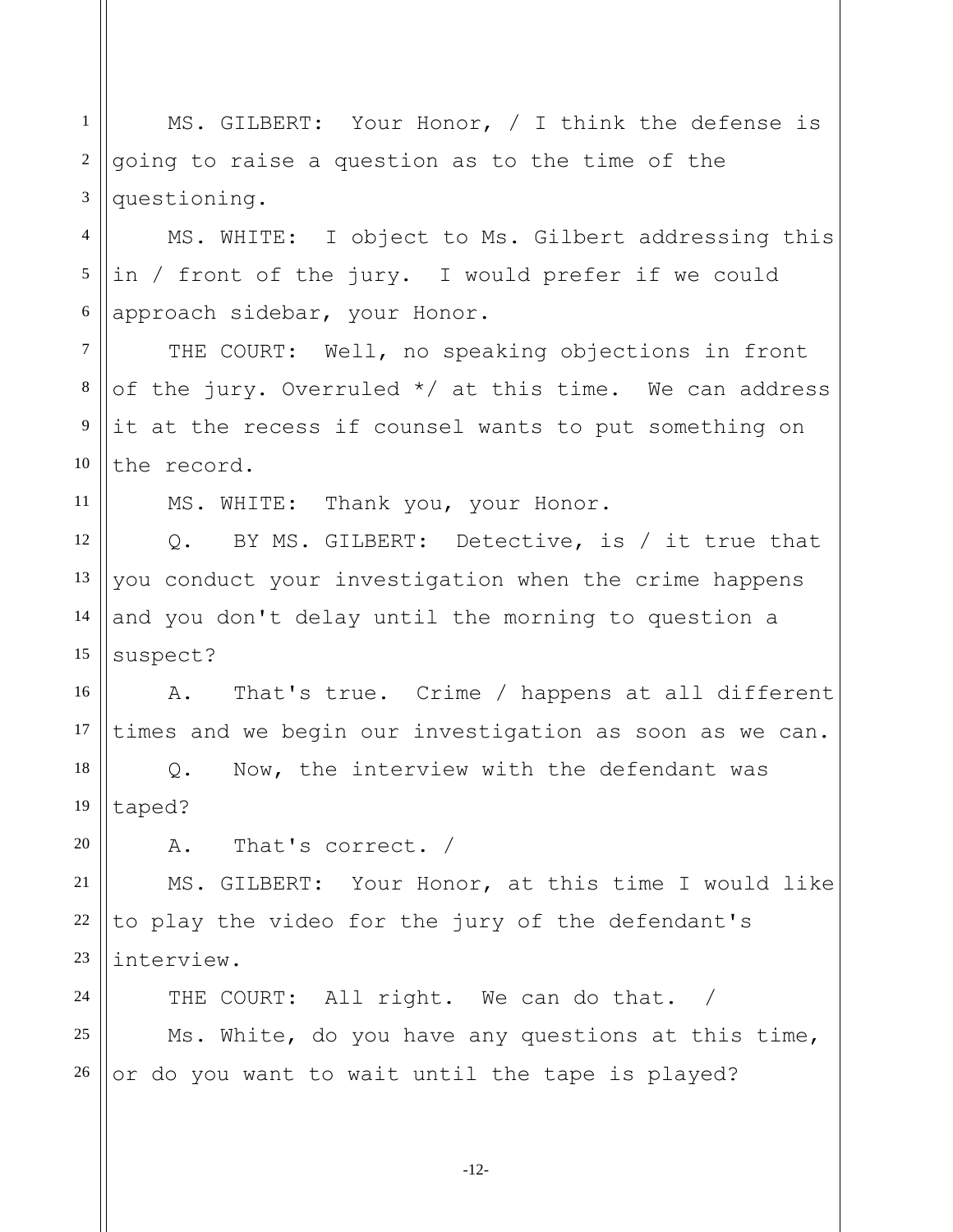| $\mathbf{1}$   | MS. WHITE: I do have a / couple questions now,            |
|----------------|-----------------------------------------------------------|
| $\overline{2}$ | your Honor, if that's permissible.                        |
| 3              | THE COURT: Okay. Any objection?                           |
| $\overline{4}$ | MS. GILBERT: No.                                          |
| 5              | THE COURT: Let's proceed with cross-examination.          |
| 6              | CROSS-EXAMINATION                                         |
| $\tau$         | BY MS. WHITE: Good morning, detective.<br>Q.              |
| 8              | A. Good morning.                                          |
| 9              | I wanted to ask / you a couple questions<br>Q.            |
| 10             | briefly before we view the tape of my client.             |
| 11             | A. All right.                                             |
| 12             | That night when you first spoke to my client<br>$Q$ .     |
| 13             | at / the residence, did you obtain information that he    |
| 14             | lived there?                                              |
| 15             | Well, his driver's license listed a different<br>A.       |
| 16             | address, but he said that he had moved $*/$ into the home |
| 17             | on Westhaven about six months earlier.                    |
| 18             | Q. Did you attempt to verify if the defendant             |
| 19             | resided there at all?                                     |
| 20             | Absolutely, we did, but / that was later in<br>Α.         |
| 21             | the investigation.                                        |
| 22             | I mean before you left the home.<br>$Q$ .                 |
| 23             | Let me ask you a question first. Was the defendant        |
| 24             | arrested at / the residence?                              |
| 25             | No. We asked him to accompany us down to the<br>Α.        |
| 26             | station for some questions.                               |
|                |                                                           |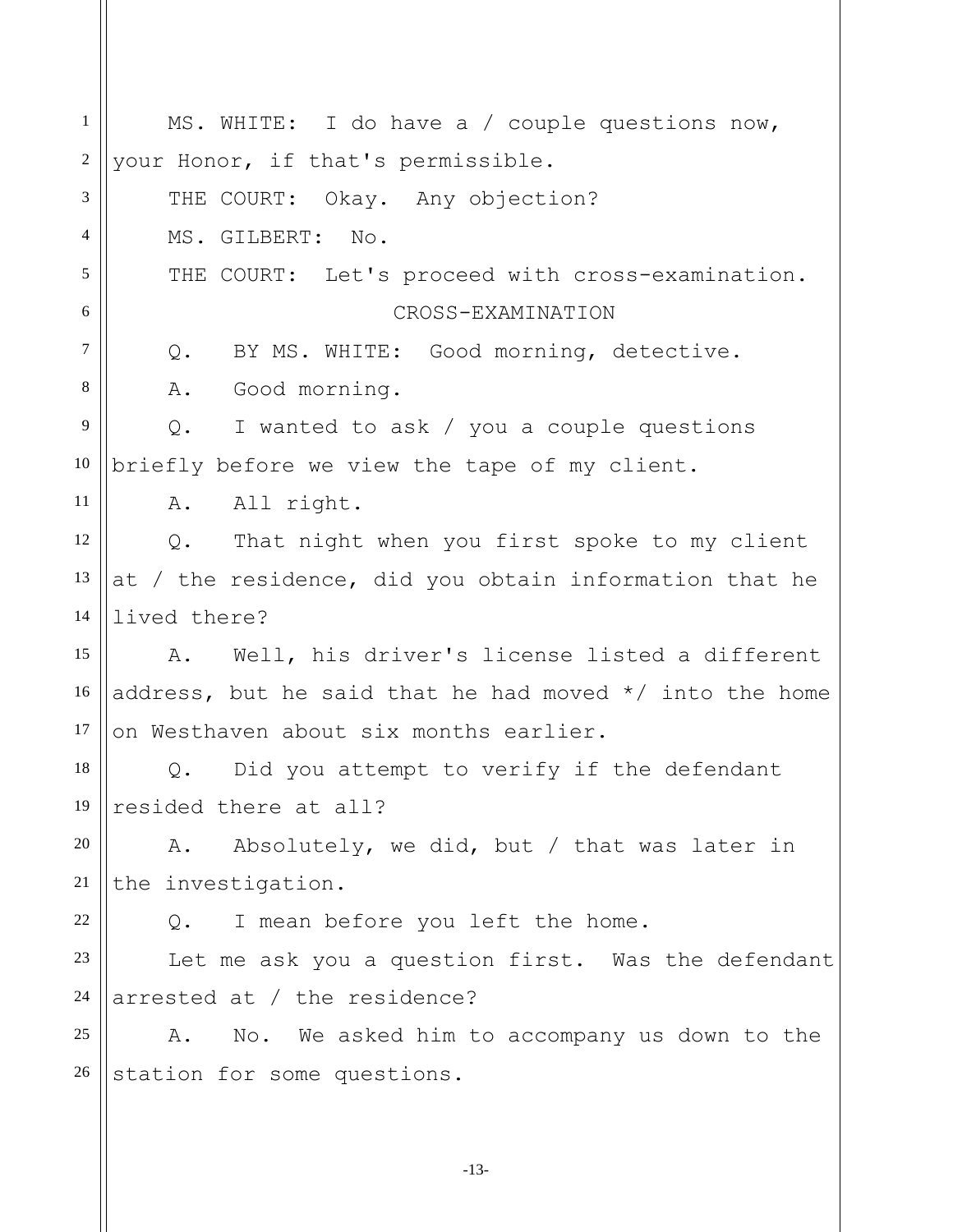| $\mathbf{1}$   | Q. Was he in custody at that time?                         |
|----------------|------------------------------------------------------------|
| $\overline{2}$ | No, he / was not arrested. We explained that<br>Α.         |
| $\mathfrak{Z}$ | we had some more questions and asked him if he would       |
| $\overline{4}$ | join us at the station.                                    |
| 5              | Well, did he / have a choice in whether to<br>Q.           |
| $\sqrt{6}$     | join you or not?                                           |
| $\tau$         | Yes, everybody has choices.<br>A.                          |
| 8              | If he had refused to go to the station --<br>$Q_{\bullet}$ |
| 9              | MS. GILBERT: Objection. Calls / for speculation            |
| 10             | and not relevant.                                          |
| 11             | THE COURT: Sustained.                                      |
| 12             | Q. BY MS. WHITE: So, Mr. Hilton was arrested at            |
| 13             | the station; is that right?                                |
| 14             | A. After we spoke to him and interviewed him, /            |
| 15             | that's right.                                              |
| 16             | Is that something that we will see on the tape<br>Q.       |
| 17             | when we view it?                                           |
| 18             | I think so. We conducted our interview and it<br>Α.        |
| 19             | was several hours later that he was arrested.              |
| 20             | How long did the interrogation last?<br>Q.                 |
| 21             | I believe it was about three hours.<br>Α.                  |
| 22             | During that time, did $*/$ you advise the<br>$Q$ .         |
| 23             | defendant of his Miranda rights?                           |
| 24             | Yes, I did. I had conducted that at the<br>Α.              |
| 25             | residence, and I did it again once we / were in the        |
| 26             | interview room at the department.                          |
|                |                                                            |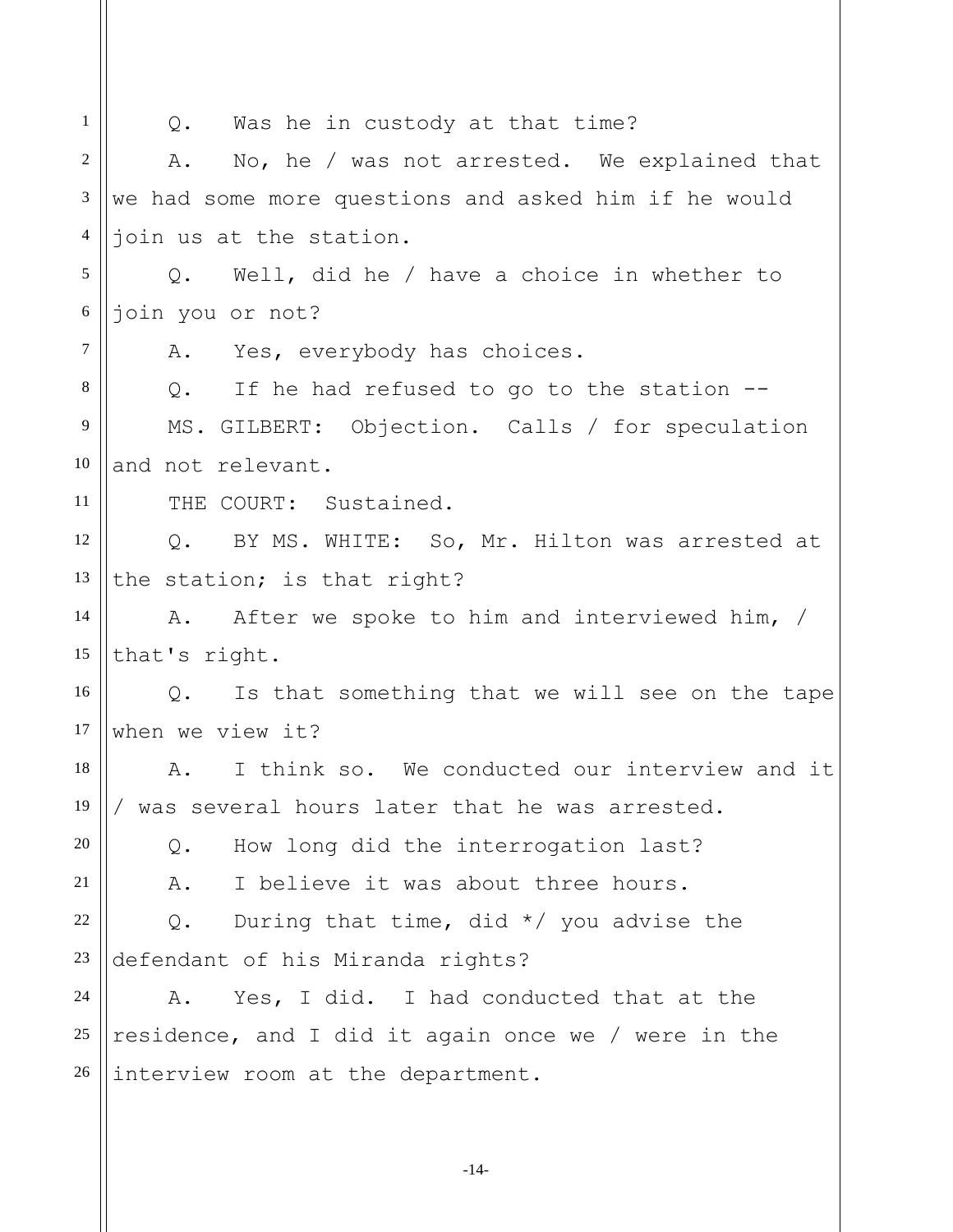| $\mathbf{1}$     | Q. Why did you do it twice?                                |
|------------------|------------------------------------------------------------|
| $\overline{2}$   | MS. GILBERT: Objection. Irrelevant.                        |
| 3                | THE COURT: Overruled.                                      |
| $\overline{4}$   | THE WITNESS: That is just my practice. I wanted            |
| 5                | him / to be clear that this was a serious matter and       |
| 6                | that we wanted to make sure that he knew what was going    |
| $\boldsymbol{7}$ | on.                                                        |
| $\,8\,$          | Q. BY MS. WHITE: Speaking of / that, let's talk            |
| $\overline{9}$   | about the fact that this interview occurred at 2:15 in     |
| 10               | the morning.                                               |
| 11               | Did you inquire when the defendant had last slept?/        |
| 12               | I believe that's on the tape later in the<br>A.            |
| 13               | interview.                                                 |
| 14               | Q. Since this happened so late in the evening              |
| 15               | when you were called out to the / scene, when had you      |
| 16               | last slept?                                                |
| 17               | MS. GILBERT: Objection. Irrelevant.                        |
| 18               | THE COURT: Sustained.                                      |
| 19               | MS. WHITE: Your Honor, I believe it is relevant            |
| 20               | for the officer's conduct.                                 |
| 21               | THE COURT: Sustained.                                      |
| 22               | Next question, please.                                     |
| 23               | MS. GILBERT: Thank / you, your Honor.                      |
| 24               | BY MS. WHITE: Officer, I know that we are<br>$Q_{\bullet}$ |
| 25               | going to view the video in a few minutes and then I'll     |
| 26               | definitely have further questions / for you, but I         |
|                  |                                                            |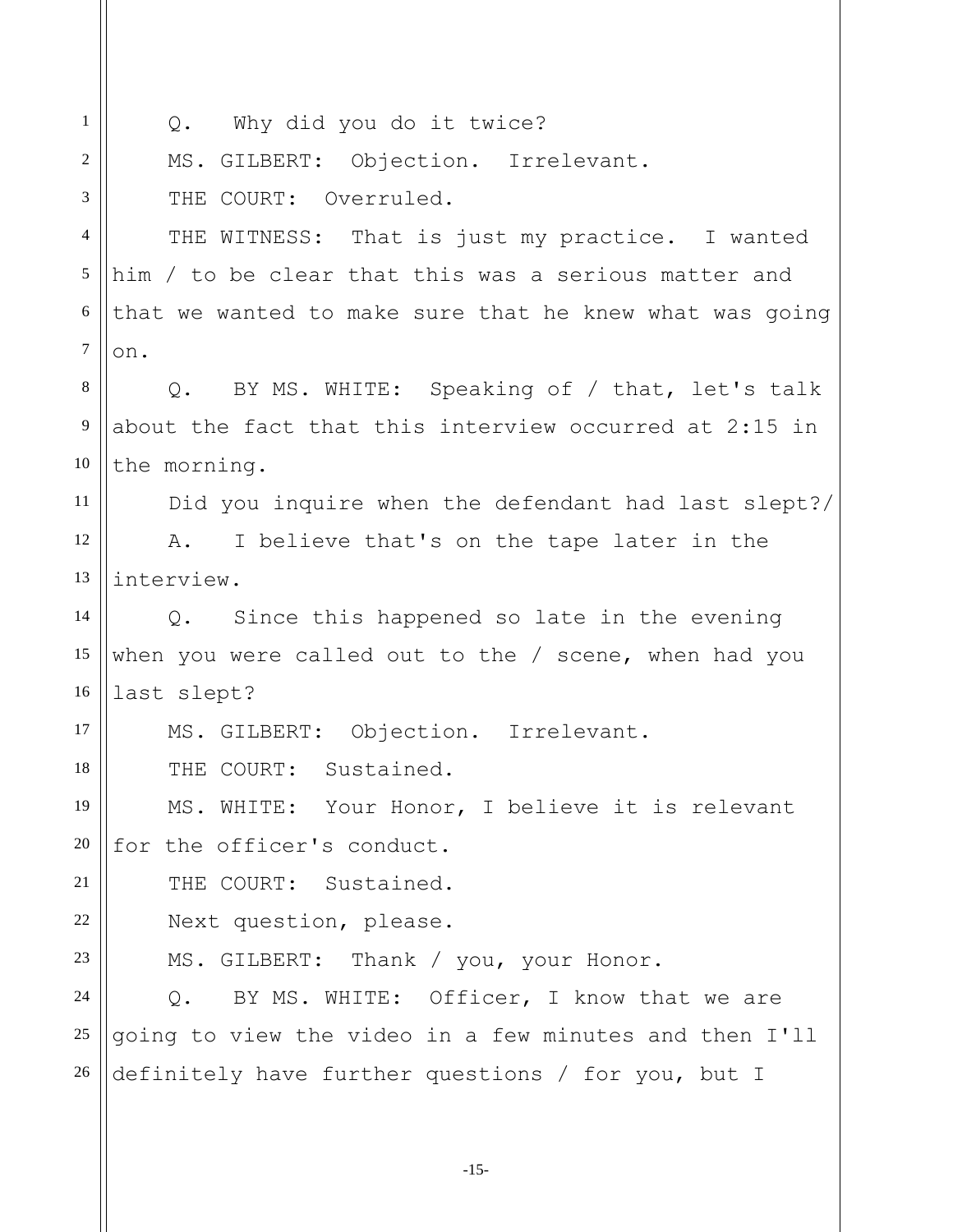1 2 3 4 5 6 7 8 9 10 11 12 13 14 15 16 17 18 19 20 21 22 23 24 25 26 wanted to ask you about the condition of my client when you first observed him. A. You mean at the scene? Q. Yes. \*/ When you first saw him in the kitchen, what was his demeanor? A. He was sitting at the table and appeared to be calm. Q. You testified / earlier that he was speaking to a deputy. Did you overhear their conversation? A. No, ma'am, not the contents, but I could hear voices. Q. Were they / speaking in a normal tone of voice or an excited tone of voice? A. It was just a conversational tone of voice. Nothing angry or excited. / Q. What was my client wearing, if you recall? A. He was wearing a pair of jeans and a T-shirt. Q. Was he wearing shoes? A. I couldn't see / his two feet initially, ma'am, when I entered the kitchen. Later when we were preparing to leave for the police station, we advised him that / he needed to get some shoes before we left. Q. You advised him that he needed to get shoes on, or did you --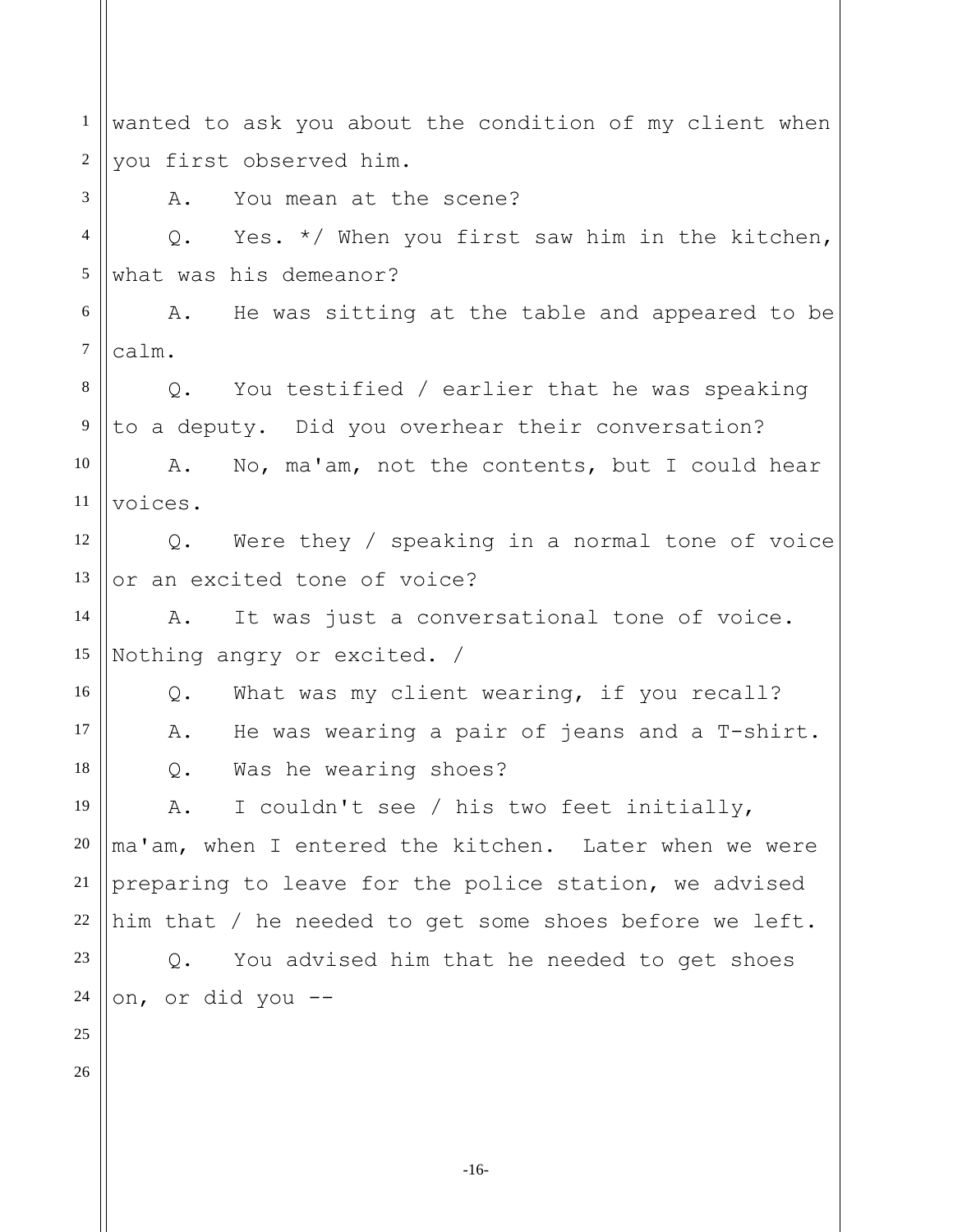-17- 1 2 3 4 5 6 7 8 9 10 11 12 13 14 15 16 17 18 19 20 21 22 23 24 25 26 A. Well, I mean / we asked him if he wanted to put tennis shoes on or get a jacket because it was getting late, it might be cool outside. / Q. You didn't order him to get his shoes? MS. GILBERT: Object to the form of the question. THE COURT: Counsel, if you would rephrase your question, please. MS. WHITE: Certainly. THE COURT: All \*/ right. Let's proceed. MS. GILBERT: Thank you, your Honor. Q. BY MS. WHITE: When you transported him to the station, did you have any conversation with him in the car? A. Actually, / I didn't transport the defendant. He was taken straight to the station by another deputy. Q. Who would that be? A. I would have to check the / report to make sure, but I believe it was Deputy Matson. Q. For the record, how do you spell that? A. M-A-T-S-O-N. / Q. Thank you. Do you know if there is a report written by Deputy Matson pertaining to the transportation of the defendant?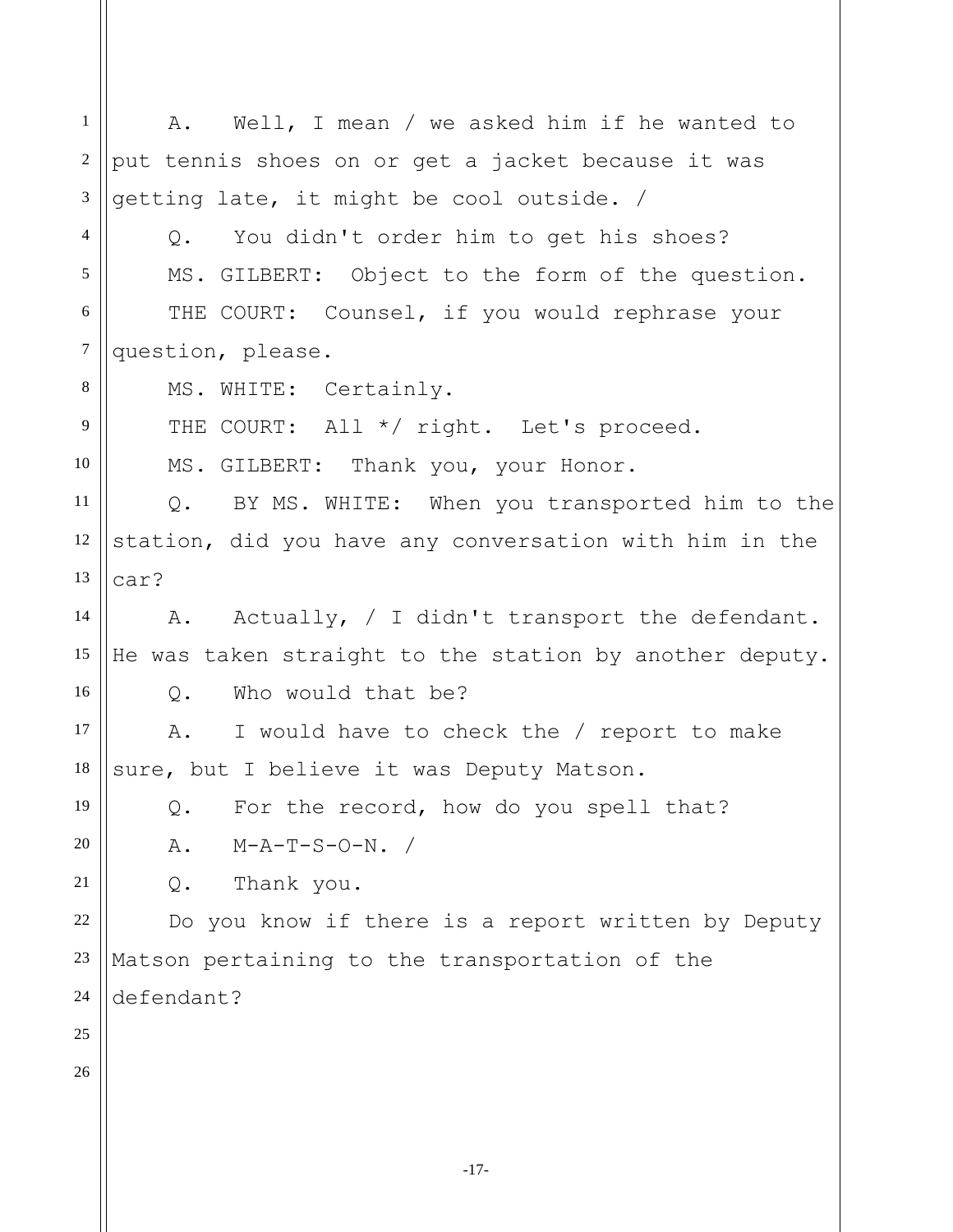1 2 3 4 5 6 7 8 9 10 11 12 13 14 15 16 17 18 19 20 21 22 23 24 25 26 A. No, I don't know. / I could check our file for that, but I don't have any firsthand knowledge of that. Q. Well, you are the case agent for this case / against my client; is that correct? A. I am the lead detective, yes. Q. Well, if there was a report by a deputy regarding something about the / defendant, you would have a copy of that, wouldn't you? A. I definitely should. Q. And you don't know of any report from Deputy Matson? A. No, I / don't. MS. WHITE: Your Honor, I don't believe I have any more questions until after we have viewed the interview of the defendant. THE COURT: All right. Are we \*/ ready to do that at this time? MS. GILBERT: I would request to mark as next in order the tape and transcript of the defendant's interview. THE COURT: All / right. Next in order would be 54. MS. GILBERT: I would request to pass out the transcripts and play the video at this time, your Honor.

-18-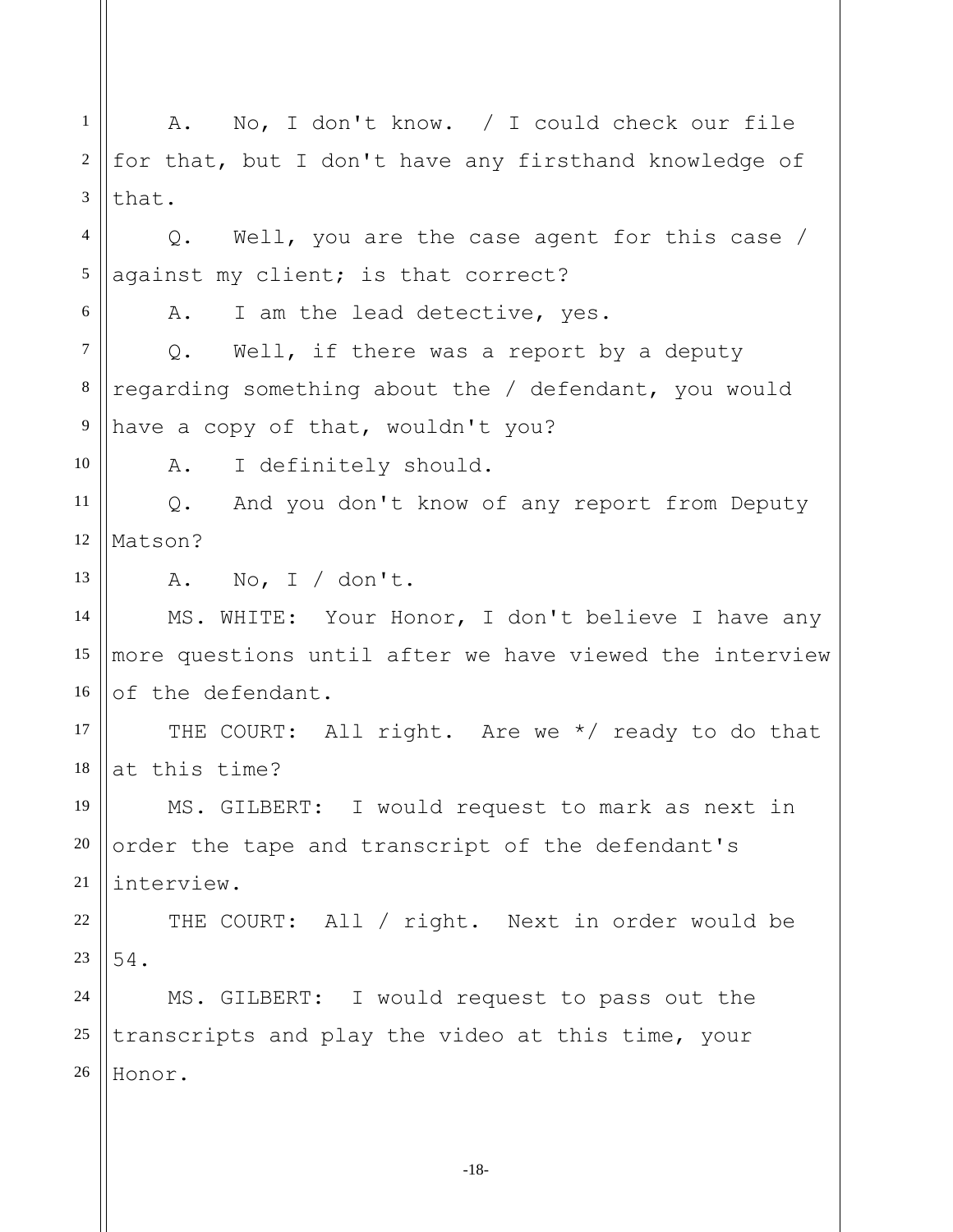1 2 3 4 5 6 7 8 9 10 11 12 13 14 15 16 17 18 19 20 21 22 23 24 25 26 THE COURT: Okay. / Are we ready to begin the playing of the tape at this time? MS. GILBERT: Yes, your Honor. Before we start, I believe there is a stipulation / that we want to enter. THE COURT: Proceed. MS. GILBERT: We stipulate that the transcript of the interview is a true and accurate transcript of the proceedings from that / date. MS. WHITE: So stipulated, your Honor. THE COURT: All right. That is accepted. MS. GILBERT: May I inquire of the detective, your Honor? THE COURT: Yes. REDIRECT EXAMINATION Q. BY MS. GILBERT: Detective, before we start the tape, / let me ask you a couple questions. A. Okay. Q. Have you reviewed the tape and compared that to the transcript? A. Yes, I did. Q. And did you / make any corrections to the transcript? A. There were a few, yes. Q. So our transcript is accurate now? A. Yes.

-19-